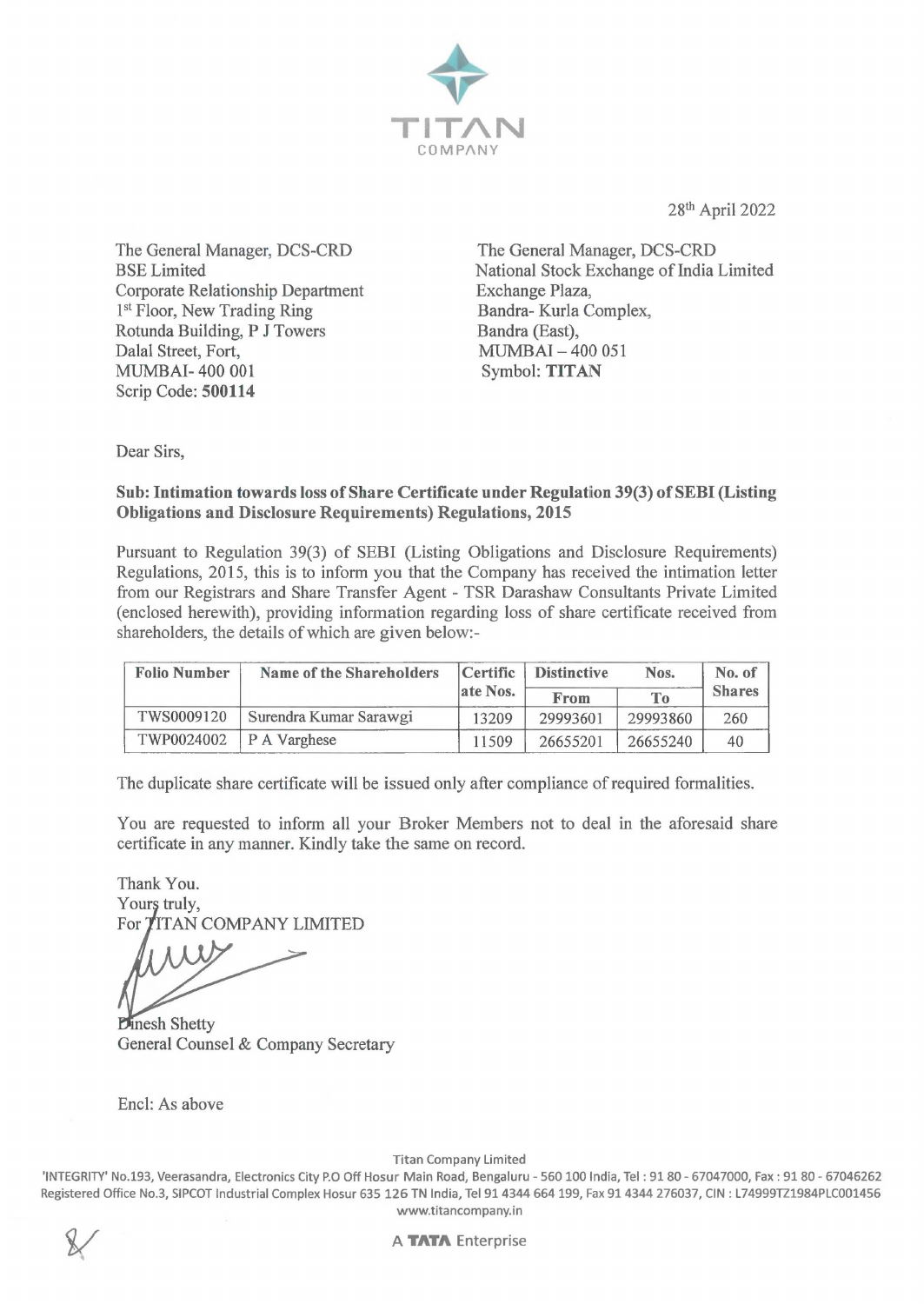

**National Stock Exchange of India Ltd. Date :-28/04/2022 Exchange Plaza Plot No.c-1, G-Block IFB Centre Bandra-Kurla Complex Bandra (East), Mumbai 400051 Maharashtra India**

**Attn : The Secretary of Stock Exchange**

Dear Sir[s]/Madam,

UNIT : Titan Company Limited RE : LOSS OF SHARE CERTIFICATES.

We have to advise you to place the appended Notice regarding loss of Certificate[s] for attention of the Members of the Exchange, with instructions that they communicate to us immediately if they are in a position to give us information relating to any transaction or whereabouts of the original certificate[s].

> **TSR CONSULTANTS PRIVATE LIMITED** (Subsidiary of Link Intime India Private Limited) C-101, 1st Floor, 247 Park, Lal Bahadur Shastri Marg, Vikhroli (West), Mumbai - 400083 CIN - U74999MH2018PTC307859Tel.: +91 22 6656 8484 Fax : +91 22 6656 8494 E-mail [: csg-unit@tcplindia.co.in](mailto:csg-unit@tcplindia.co.in) Website : www. [https://www.tcplindia.co.in](http://www.tsrdarashaw.com/)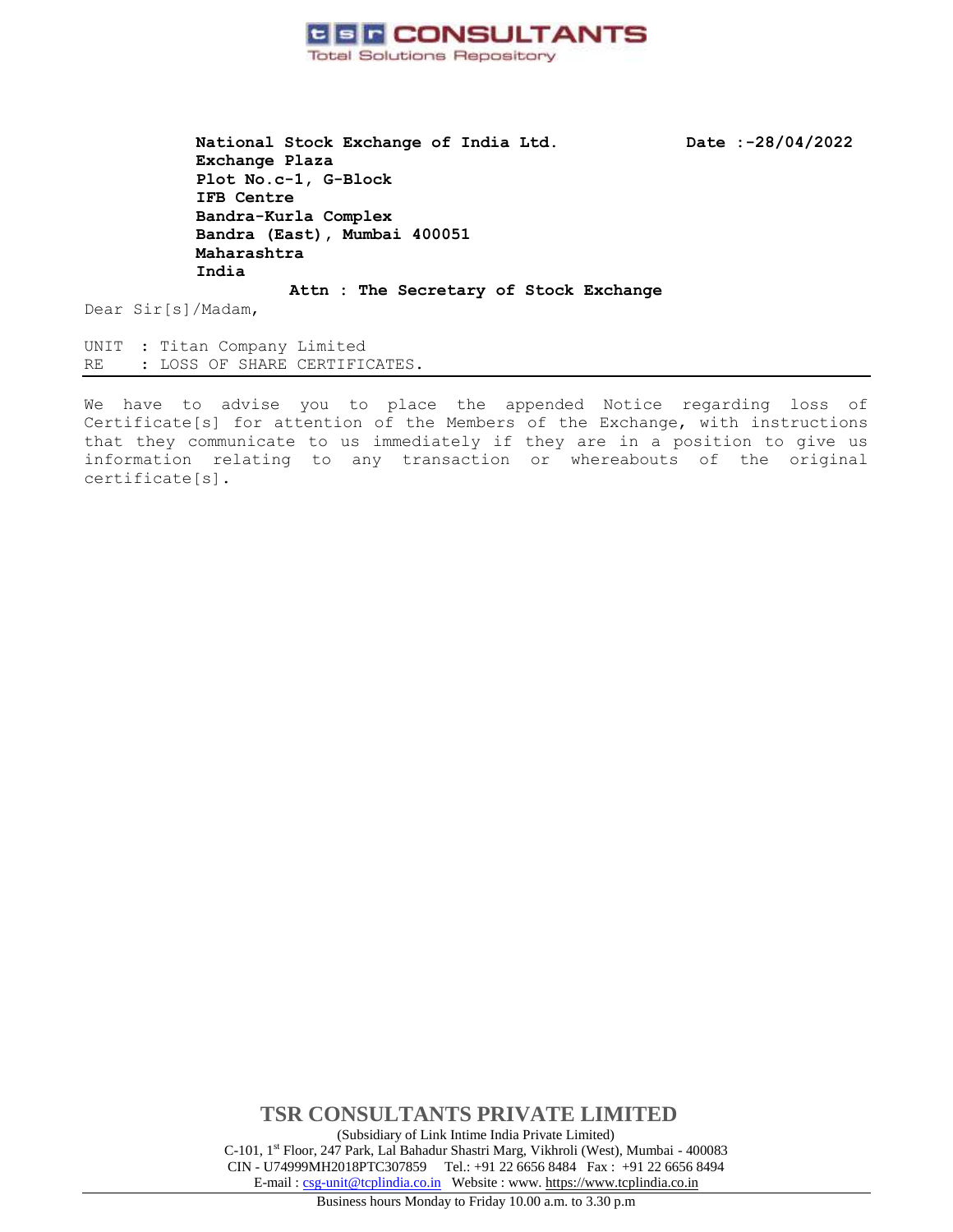

NOTICE is hereby given that the certificate[s] for the under mentioned securities of the Company has / have been lost / mislaid and holder[s] of the said securities has/have applied to the Company to issue duplicate certificate[s]. Any person who has a claim in respect of the said securities should lodge such claim with the Company at the Registered Office, within 15 days from this date, else the Company will proceed to issue duplicate certificate[s] without further intimation.

| Folio No.  | Name of the holders (Inc Joint<br>Holders) | Shares of Rs.<br>$1.00/-$ each | Certificate No. | Distinctive Nos.  |
|------------|--------------------------------------------|--------------------------------|-----------------|-------------------|
| TWS0009120 | SURENDRA KUMAR SARAWGI                     | 260                            | 13209           | 29993601-29993860 |

**Date :- 28/04/2022 Place :- Mumbai**

> **TSR CONSULTANTS PRIVATE LIMITED** (Subsidiary of Link Intime India Private Limited) C-101, 1st Floor, 247 Park, Lal Bahadur Shastri Marg, Vikhroli (West), Mumbai - 400083 CIN - U74999MH2018PTC307859Tel.: +91 22 6656 8484 Fax : +91 22 6656 8494 E-mail [: csg-unit@tcplindia.co.in](mailto:csg-unit@tcplindia.co.in) Website : www. [https://www.tcplindia.co.in](http://www.tsrdarashaw.com/)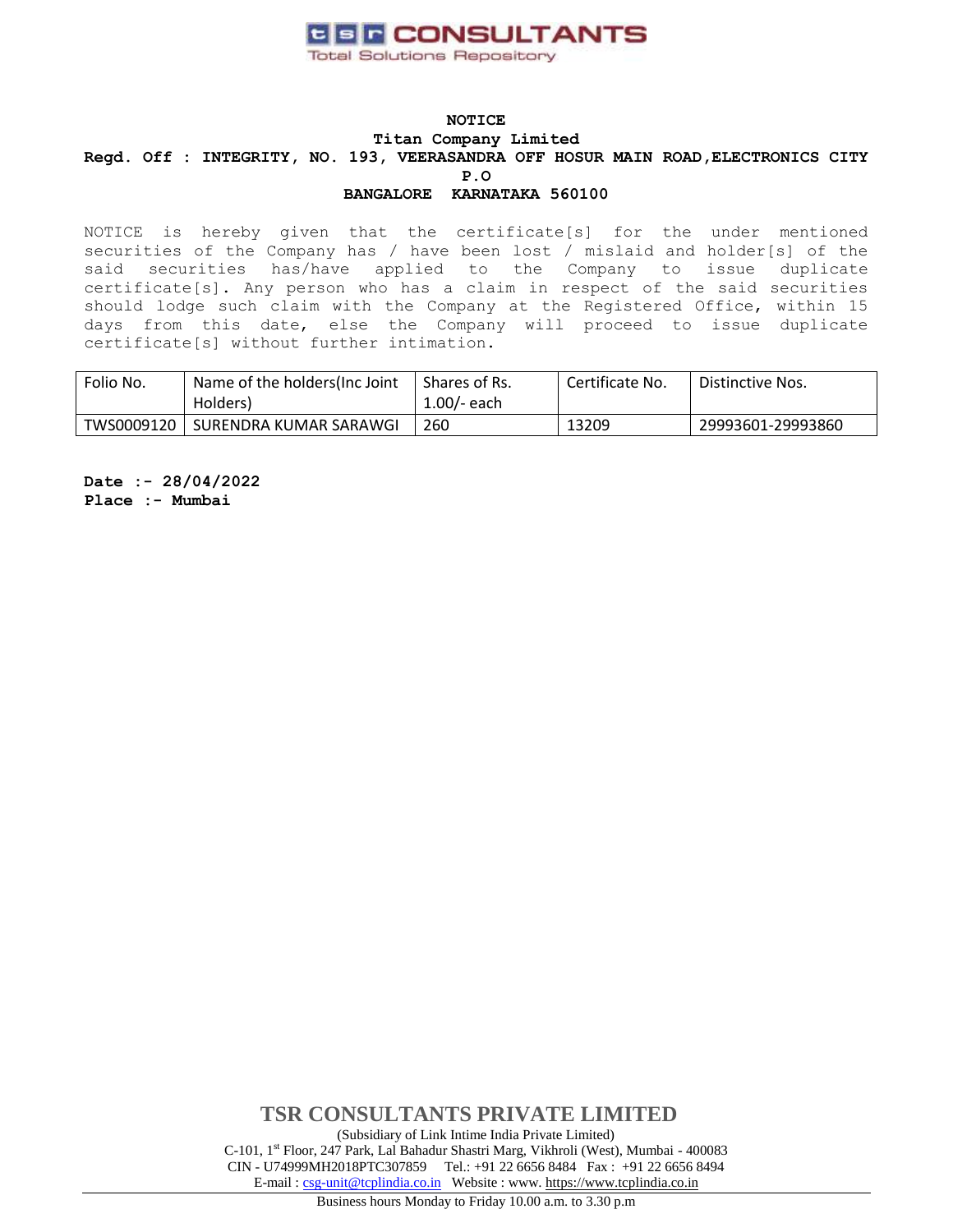

**BSE LIMITED** Date :- 28/04/2022 **PHIROZE JEEJEEBHOY TOWERS DALAL STREET FORT MUMBAI MAHARASHTRA INDIA 400001** 

**Attn : The Secretary of Stock Exchange**

Dear Sir[s]/Madam,

UNIT : Titan Company Limited RE : LOSS OF SHARE CERTIFICATES.

We have to advise you to put the appended Notice regarding loss of Certificate[s] for attention of the Members of the Exchange, with instructions that they communicate to us immediately if they are in a position to give us information relating to any transaction or whereabouts of the original certificate[s].

> **TSR CONSULTANTS PRIVATE LIMITED** (Subsidiary of Link Intime India Private Limited) C-101, 1st Floor, 247 Park, Lal Bahadur Shastri Marg, Vikhroli (West), Mumbai - 400083 CIN - U74999MH2018PTC307859Tel.: +91 22 6656 8484 Fax : +91 22 6656 8494 E-mail [: csg-unit@tcplindia.co.in](mailto:csg-unit@tcplindia.co.in) Website : www. [https://www.tcplindia.co.in](http://www.tsrdarashaw.com/)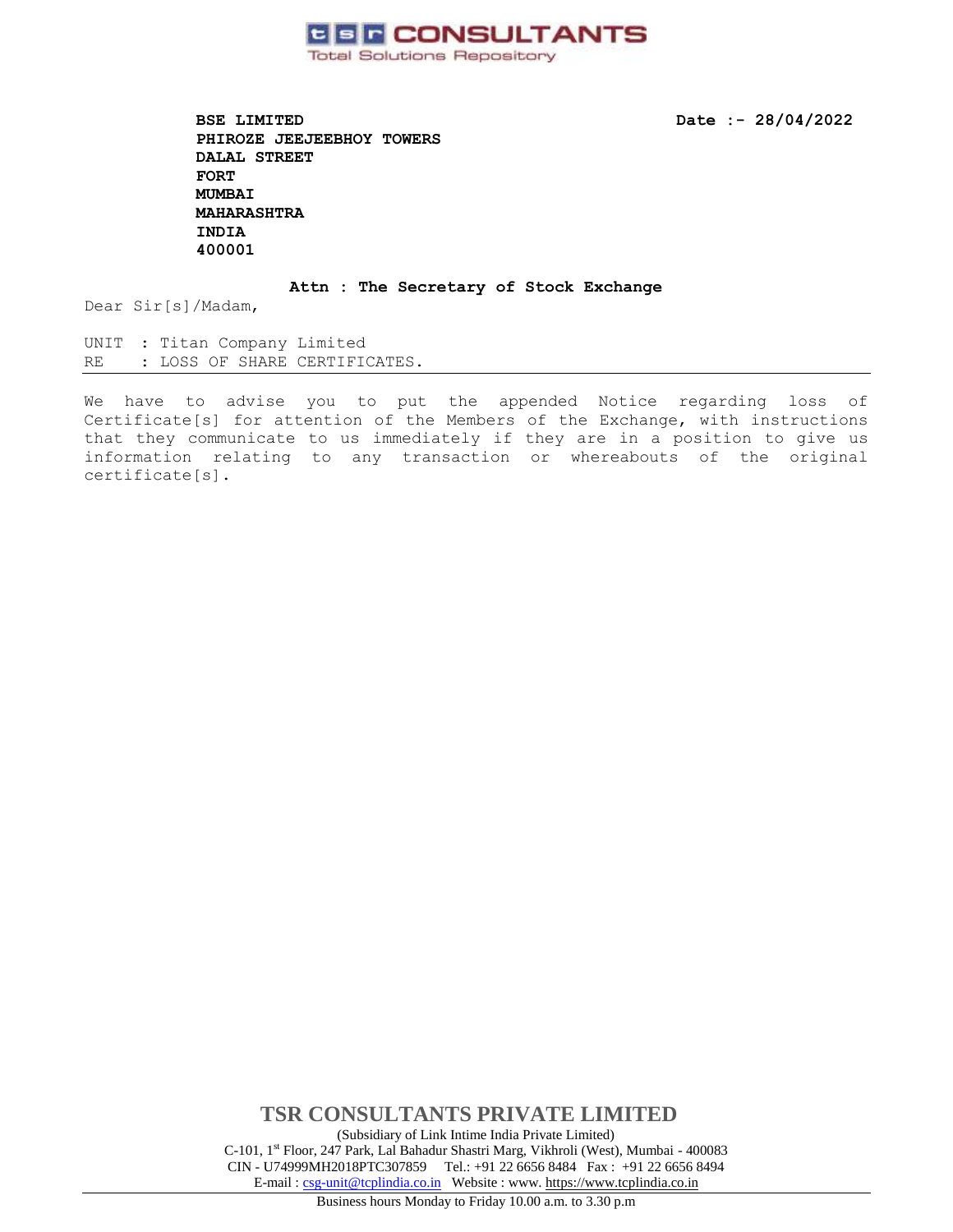

NOTICE is hereby given that the certificate[s] for the under mentioned securities of the Company has / have been lost / mislaid and holder[s] of the said securities has/have applied to the Company to issue duplicate certificate[s]. Any person who has a claim in respect of the said securities should lodge such claim with the Company at the Register=ed Office, within 15 days from this date,else the Company will proceed to issue duplicate certificate[s] without further intimation.

| Folio No.  | Name of the holders (Inc Joint<br>Holders) | Shares of Rs.<br>$1.00/-$ each | Certificate No. | Distinctive Nos.  |
|------------|--------------------------------------------|--------------------------------|-----------------|-------------------|
| TWS0009120 | SURENDRA KUMAR SARAWGI                     | 260                            | 13209           | 29993601-29993860 |

**Date :- 28/04/2022 Place :- Mumbai**

> **TSR CONSULTANTS PRIVATE LIMITED** (Subsidiary of Link Intime India Private Limited) C-101, 1st Floor, 247 Park, Lal Bahadur Shastri Marg, Vikhroli (West), Mumbai - 400083 CIN - U74999MH2018PTC307859Tel.: +91 22 6656 8484 Fax : +91 22 6656 8494 E-mail [: csg-unit@tcplindia.co.in](mailto:csg-unit@tcplindia.co.in) Website : www. [https://www.tcplindia.co.in](http://www.tsrdarashaw.com/)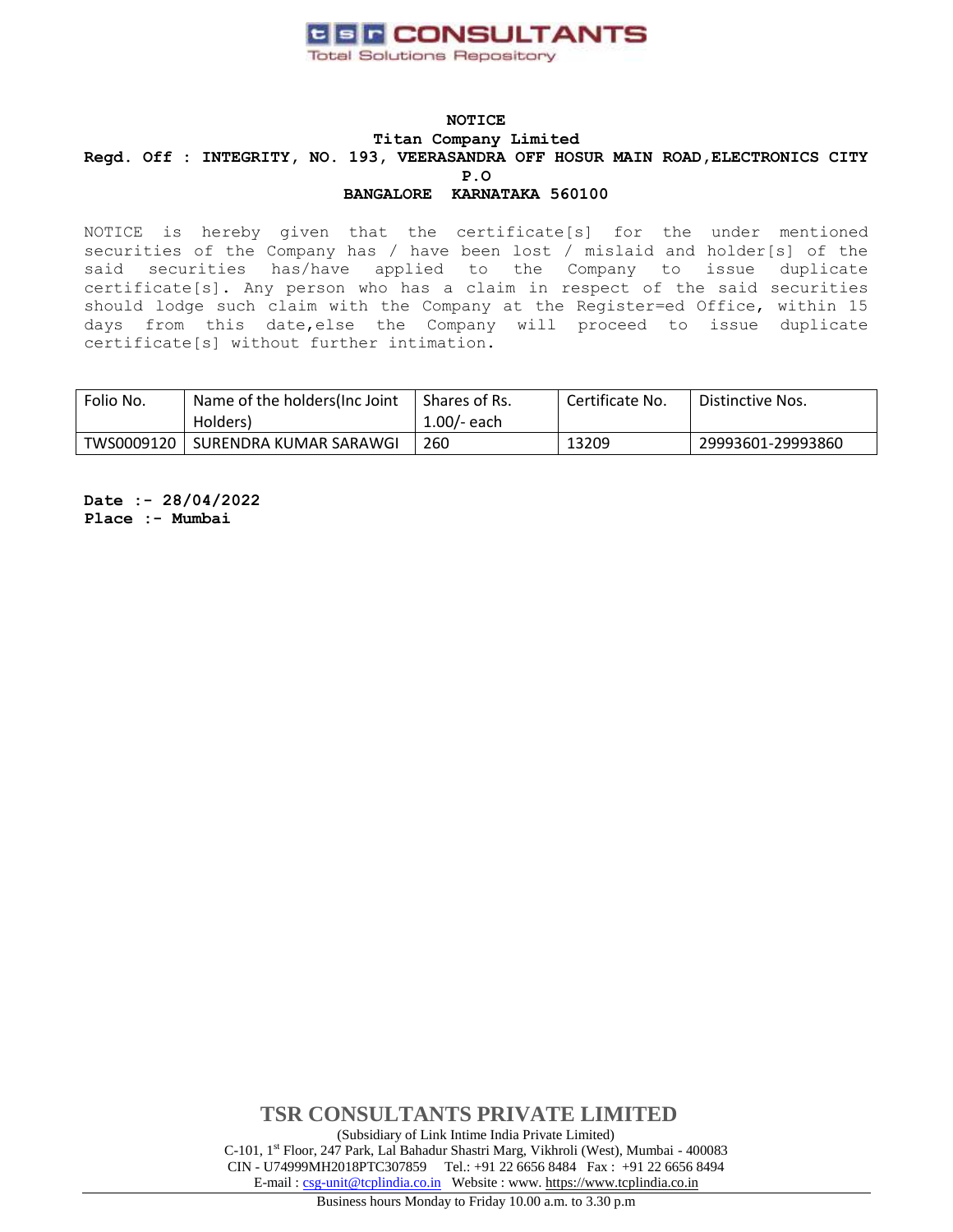## **UBR CONSULTANTS Total Solutions Repository**

**National Stock Exchange of India Ltd. Date :-27/04/2022 Exchange Plaza Plot No.c-1, G-Block IFB Centre Bandra-Kurla Complex Bandra (East), Mumbai 400051 Maharashtra India**

**Attn : The Secretary of Stock Exchange**

Dear Sir[s]/Madam,

UNIT : Titan Company Limited RE : LOSS OF SHARE CERTIFICATES.

We have to advise you to place the appended Notice regarding loss of Certificate[s] for attention of the Members of the Exchange, with instructions that they communicate to us immediately if they are in a position to give us information relating to any transaction or whereabouts of the original certificate[s].

> **TSR CONSULTANTS PRIVATE LIMITED** (Subsidiary of Link Intime India Private Limited) C-101, 1st Floor, 247 Park, Lal Bahadur Shastri Marg, Vikhroli (West), Mumbai - 400083 CIN - U74999MH2018PTC307859Tel.: +91 22 6656 8484 Fax : +91 22 6656 8494 E-mail [: csg-unit@tcplindia.co.in](mailto:csg-unit@tcplindia.co.in) Website : www. [https://www.tcplindia.co.in](http://www.tsrdarashaw.com/)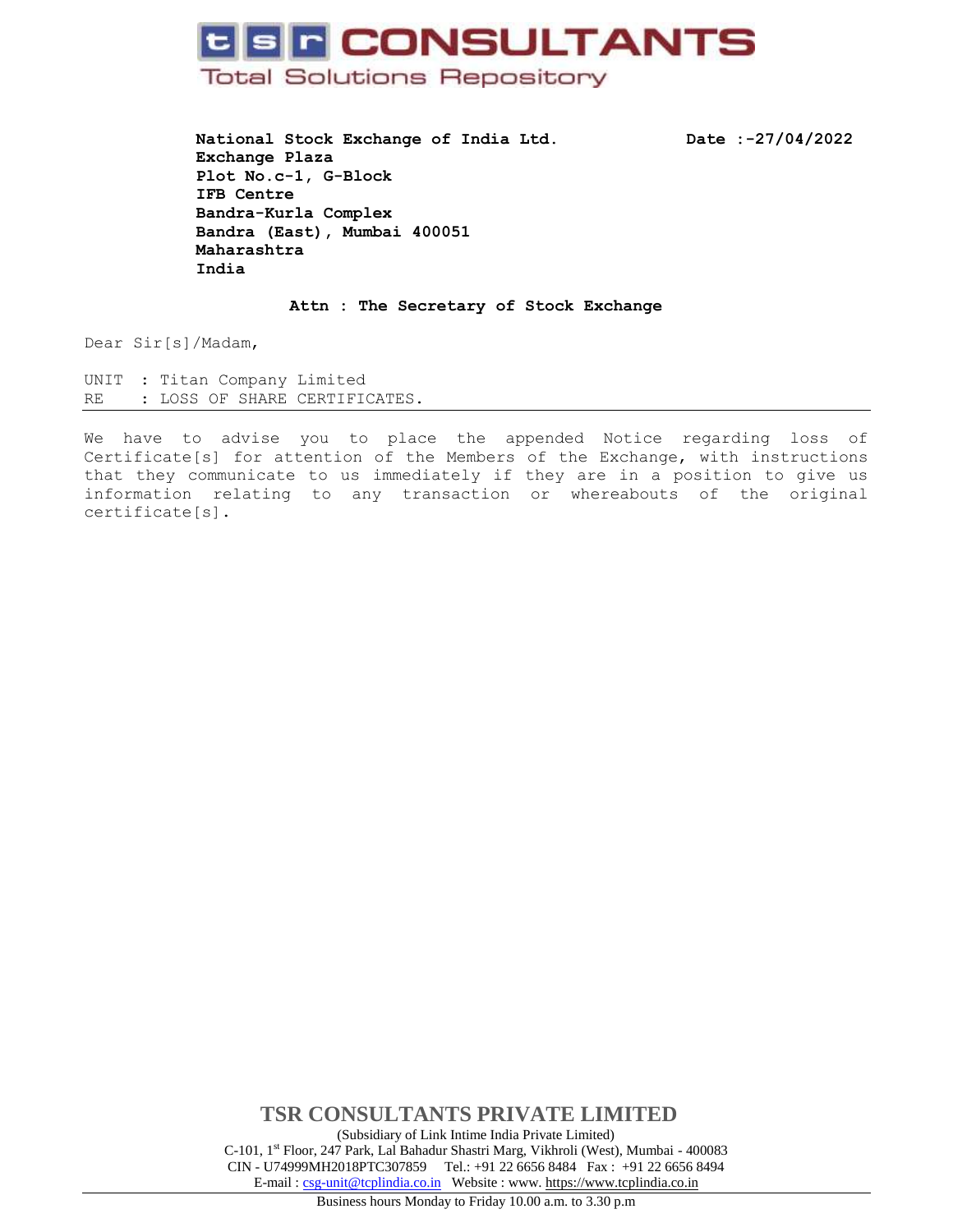

NOTICE is hereby given that the certificate[s] for the under mentioned securities of the Company has / have been lost / mislaid and holder[s] of the said securities has/have applied to the Company to issue duplicate certificate[s]. Any person who has a claim in respect of the said securities should lodge such claim with the Company at the Registered Office, within 15 days from this date, else the Company will proceed to issue duplicate certificate[s] without further intimation.

| Folio No.  | Name of the holders (Inc Joint<br>Holders) | Shares of Rs.<br>$1.00/-$ each | Certificate No. | Distinctive Nos.  |
|------------|--------------------------------------------|--------------------------------|-----------------|-------------------|
| TWP0024002 | P A VARGHESE                               | 40                             | 11509           | 26655201-26655240 |

**Date :- 27/04/2022 Place :- Mumbai**

> **TSR CONSULTANTS PRIVATE LIMITED** (Subsidiary of Link Intime India Private Limited) C-101, 1st Floor, 247 Park, Lal Bahadur Shastri Marg, Vikhroli (West), Mumbai - 400083 CIN - U74999MH2018PTC307859Tel.: +91 22 6656 8484 Fax : +91 22 6656 8494 E-mail [: csg-unit@tcplindia.co.in](mailto:csg-unit@tcplindia.co.in) Website : www. [https://www.tcplindia.co.in](http://www.tsrdarashaw.com/)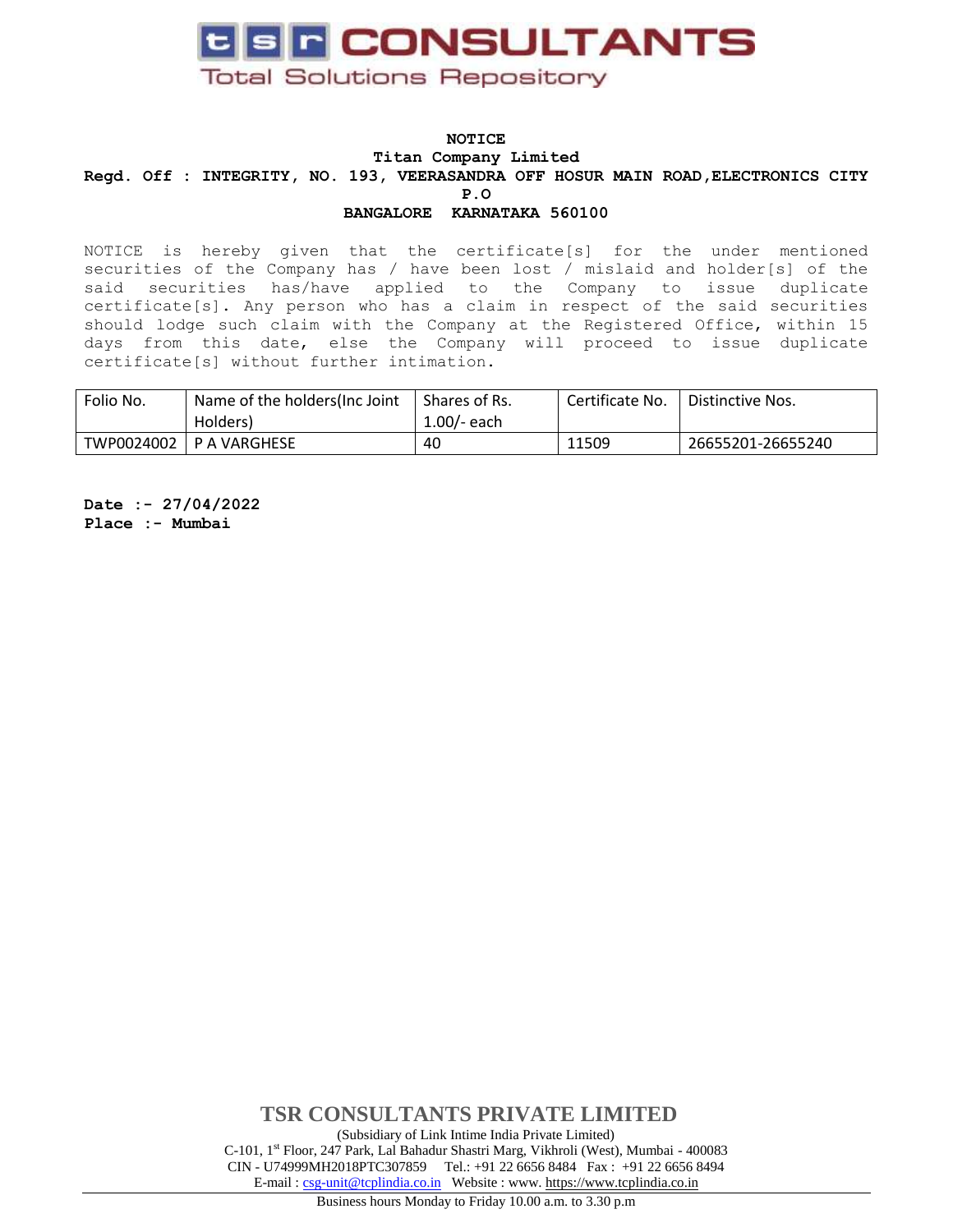# **C S F CONSULTANTS**

**Total Solutions Repository** 

**BSE LIMITED Date :- 27/04/2022 PHIROZE JEEJEEBHOY TOWERS DALAL STREET FORT MUMBAI MAHARASHTRA INDIA 400001** 

**Attn : The Secretary of Stock Exchange**

Dear Sir[s]/Madam,

UNIT : Titan Company Limited RE : LOSS OF SHARE CERTIFICATES.

We have to advise you to put the appended Notice regarding loss of Certificate[s] for attention of the Members of the Exchange, with instructions that they communicate to us immediately if they are in a position to give us information relating to any transaction or whereabouts of the original certificate[s].

> **TSR CONSULTANTS PRIVATE LIMITED** (Subsidiary of Link Intime India Private Limited) C-101, 1st Floor, 247 Park, Lal Bahadur Shastri Marg, Vikhroli (West), Mumbai - 400083 CIN - U74999MH2018PTC307859Tel.: +91 22 6656 8484 Fax : +91 22 6656 8494 E-mail [: csg-unit@tcplindia.co.in](mailto:csg-unit@tcplindia.co.in) Website : www. [https://www.tcplindia.co.in](http://www.tsrdarashaw.com/)